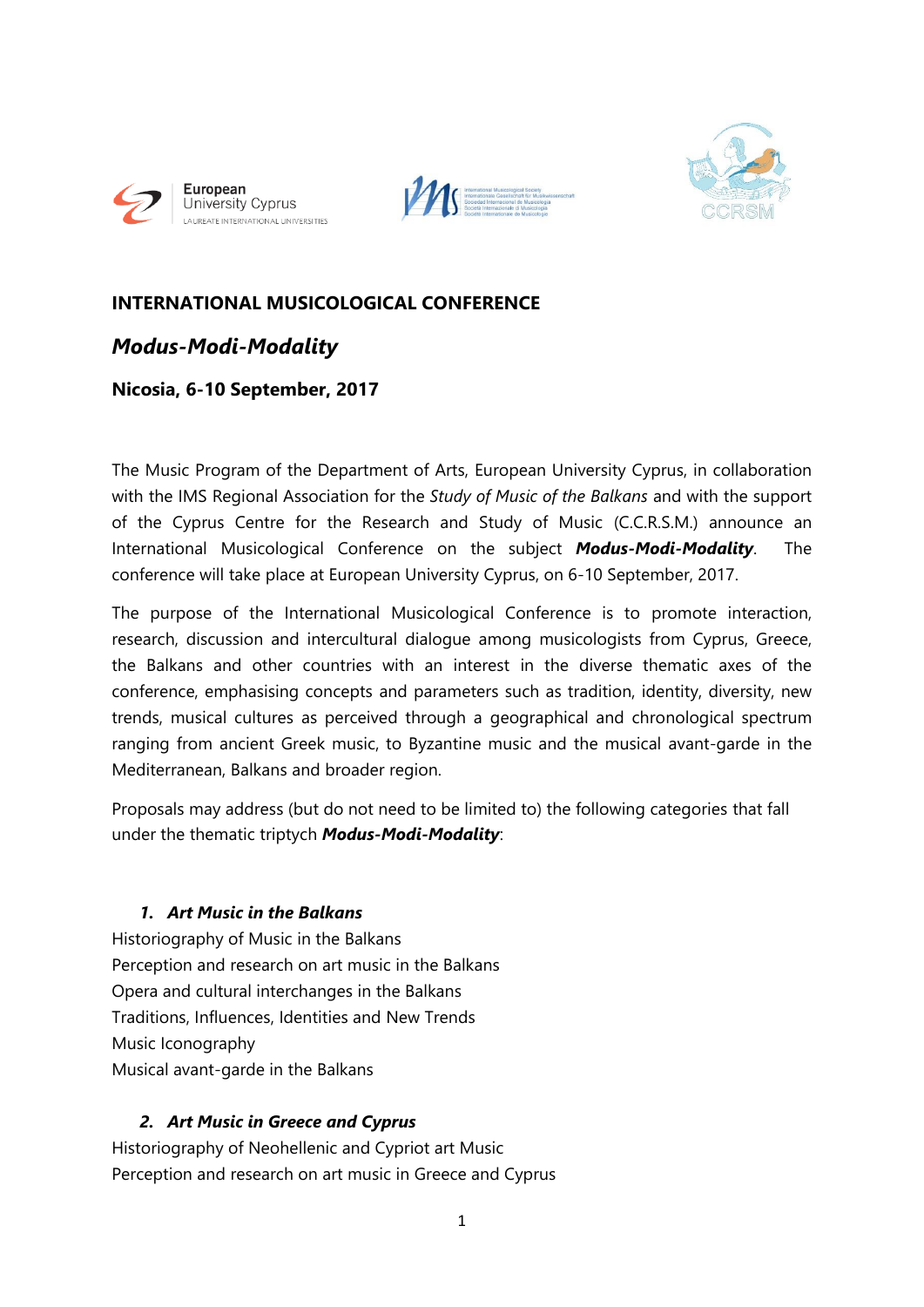Music Iconography Tradition and Identity Greek musical avant-garde

#### *3. Byzantine and post-Byzantine music*

Palaeography, performance practice and didactics Byzantine Hymnography Byzantine Musicology in the Balkans Secular music and Byzantine musical instruments Interactions of Byzantine music with other music cultures Current research programmes and instrumenta studiorum.

# *4. Ethnomusicology - Anthropology*

Musics of the world. Music of the Balkan countries and of the broader Mediterranean region *Modus-Modi-Modality:* Musics and cultural traditions of the Balkan countries Greek and Cypriot folk and popular music Methodologies and documentation/preservation of traditional music New trends

# *5. Cultural and sociological studies in the Balkans and the Mediterranean*

Music and politics

Cultural interchanges and exchanges Revolutionary movements and music influences

# *6. Ancient Greek Music*

Ancient Greek mythology and its influence over the years Stage music for ancient Greek drama in Western culture. Concepts of music theory from Greek antiquity to the present. *Modus-Modi-Modality:* Ancient Greek imprint in Western culture.

# *7. Current Musicological issues in Cyprus, Greece and the Balkans*

Music technology and cultural traditions

*8. Current Music Theory issues: Modus-Modi-Modality* Concepts of music theory in the Balkans Concepts of music theory in Neohellenic and Cypriot Music

*9. Current Issues and Approaches in Music Education in the Balkans* Byzantine and Cypriot Music in music education Western Music and Ancient Greek Music in music education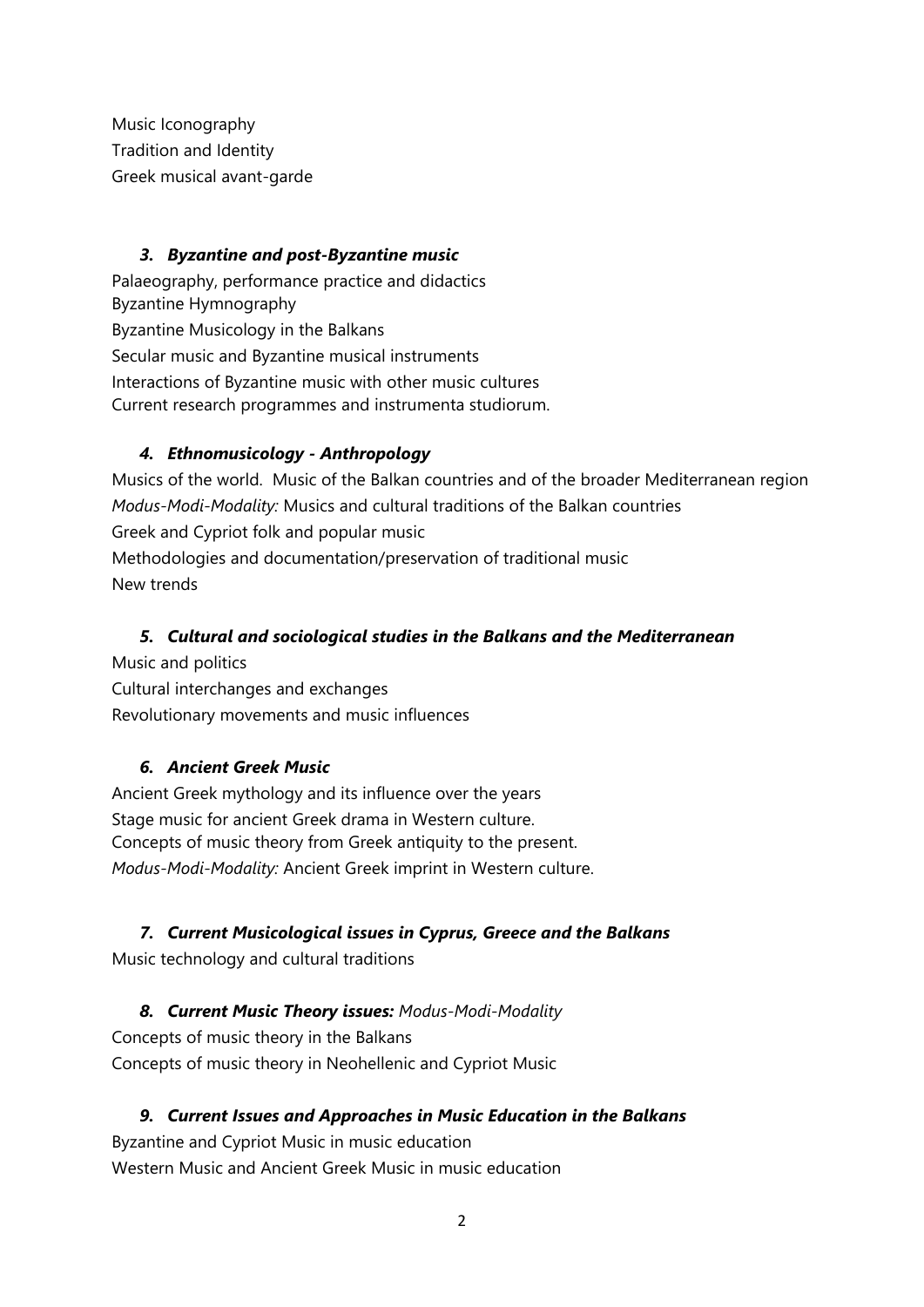Contribution of ethnomusicology and anthropology in the music education field in Cyprus, Greece and the Balkans

Official conference language is **English**. However, participants can present in Greek, having submitted prior to the conference and at a set deadline a translation of the final paper in English.

#### **Proposals are invited for:**

- 20-minute Papers
- Panels of up to four presentations (90 minutes).

Abstracts of 20-minute papers should not exceed 300 words and Panels' proposals should contain the description of the panel's subject (no more than 100 words) and an abstract (no more than 300 words) for each paper included in the panel.

All proposals should be sent electronically as an attachment to Dr Georgia Petroudi [\(G.Petroudi@euc.ac.cy\)](mailto:G.Petroudi@euc.ac.cy), Dr Evi Nika-Sampson [\(euinikas@otenet.gr\)](mailto:euinikas@otenet.gr) or Dr Georgios Christofi [\(G.Christofi@euc.ac.cy\)](mailto:G.Christofi@euc.ac.cy) with the subject line: *Modus-Modi-Modality.* The attachment should include the following information as well:

- Name(s) of the author(s) and institution affiliation (if applicable)
- Type of proposal
- Title of the paper/panel proposal
- Short biographical note of the author(s) (100 words)

Full audiovisual equipment and adequate technical support is available for all presentations. A grand piano is also available in the conference room.

#### **Important dates:**

- Abstracts of proposals-panels: no later than 31 December 2016
- Notification of approval: no later than 30 January 2017
- Submission of finalised papers (only in cases of translated papers from Greek to English): no later than 20 August 2017

#### **Registration fees:**

Participants: 50 Euros Audience and students: 20 Euros